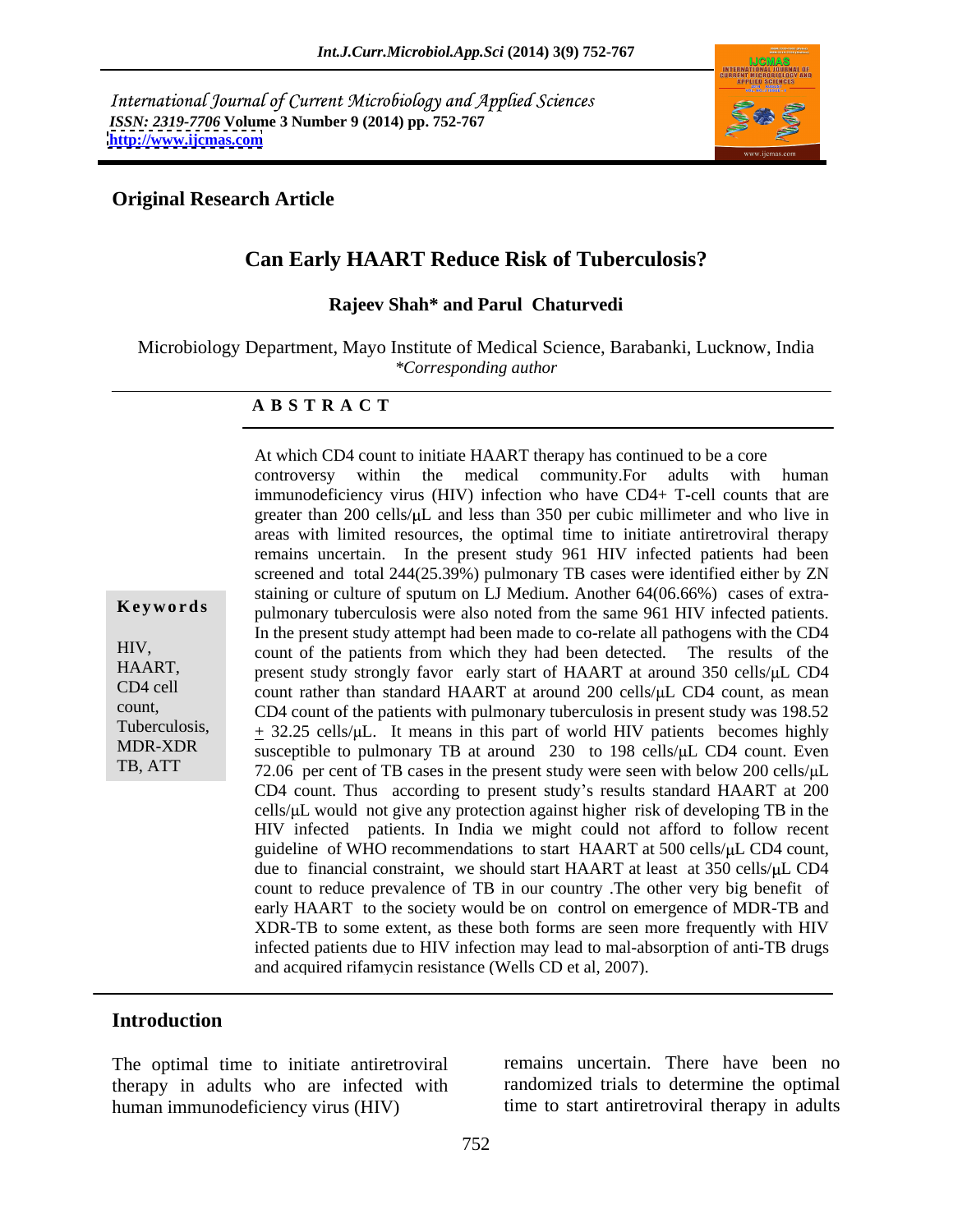who have CD4+ T-cell counts that are length and quality of life for those cogreater than 200 and less than 350 per cubic millimeter. Furthermore, there are few data on the optimal time to start antiretroviral therapy in persons who live in locations with limited resources, like ours where high rates coinfection with tropical diseases may alter the natural history of HIV disease and the optimal time to initiate therapy. Therefore, smear pointernational guidelines differ on when to al.2003). international guidelines differ on when to start antiretroviral therapy (WHO,2004;

immunodeficiency virus (HIV) disease and pattern of opportunistic infections varies from patient to patient and from country to country. The clinical profile of HIV disease in India includes a wide range of conditions like tuberculosis, cryptococcal meningitis, cytomegalovirus retinitis, among others. opportunistic infection in Indian patients with HIV. Occurrence of various AIDS associated illnesses determines disease progression. Mean survival time of Indian patients after diagnosis of HIV is 92 months.(Kumarasamy et al, 2005).

TB disease. Infection with TB enhances negative. In addition, clinical trials have bealth and socioeconomic threat in shown that there are anti-TB regimens that can prevent or decrease the likelihood of TB infection progressing to active TB disease in an HIV-infected individual, making it an important intervention for increasing the

infected and their families and communities.

of tuberculosis, malnutrition, and estimated that about 1.8 million incident India has the largest number of tuberculosis (TB) cases in the world. India shoulders about 14 million cases of TB and it is cases of TB occur in India every year of which  $0.82$  million are highly infectious smear positive cases (Vidyanathan PS, et al,2003).

Sever et al, 2004; WHO, 2006, Hammer SM mediation organisation organisation of the contractors of the 100% et al,  $2008$ ) but in HIV positive individuals, there is a The clinical course of human<br>
TB disease (Swaminathan *et al 2000*). WHO popular pruritic eruptions, and rains to their metals of includent in Tuberculosis is the most common  $\frac{1}{2}$  and  $\frac{1}{2}$   $\frac{1}{2}$  while the incidence of TP week The lifetime risk of tuberculosis in immunocompetent persons is 5% to 10%, 5% to 15% annual risk of developing active estimated 9.2 million new cases of TB globally in 2006 (139 per 100,000); of whom 7,09,000 (7.7%) were HIV positive (World Health Organization 2008). India, China, Indonesia, South Africa and Nigeria rank first to fifth in terms of incident TB cases. In India, there were 2.5 million people living with HIV and AIDS (PLWHA) at the end of 2007 while the incidence of TB was approximately 1.8 million cases per year (WHO Release 2007, RNTCP 2008). In a survey carried out among new tuberculosis patients by the Revised National TB control Program (RNTCP) in 2007, HIV sero prevalence **prevalence** 

Individuals co-infected with HIV and TB are There exists a synergistic relationship 30 times more likely to progress to active between TB and HIV. The interface between replication of HIV and may accelerate the India where both TB and HIV infection are progression of HIV infection to AIDS. In maximally prevalent in people of 15-49 Fortunately, TB treatment under the DOTS years of age (Jain SK, et al, 2000). The programs is just as effective in individuals association between HIV and tuberculosis with HIV as it is in peoples who are HIV present an immediate and grave public TB and HIV is increased in countries like maximally prevalent in people of 15-49 years of age ( Jain SK, et al,2000). The health and socioeconomic threat in developing countries(Stylblo K. 1990).

> Persons infected by *Tubercle bacilli* have about a 10% chance of developing tuberculosis during the remainder of their lives: Thus, they have a less than 0.5%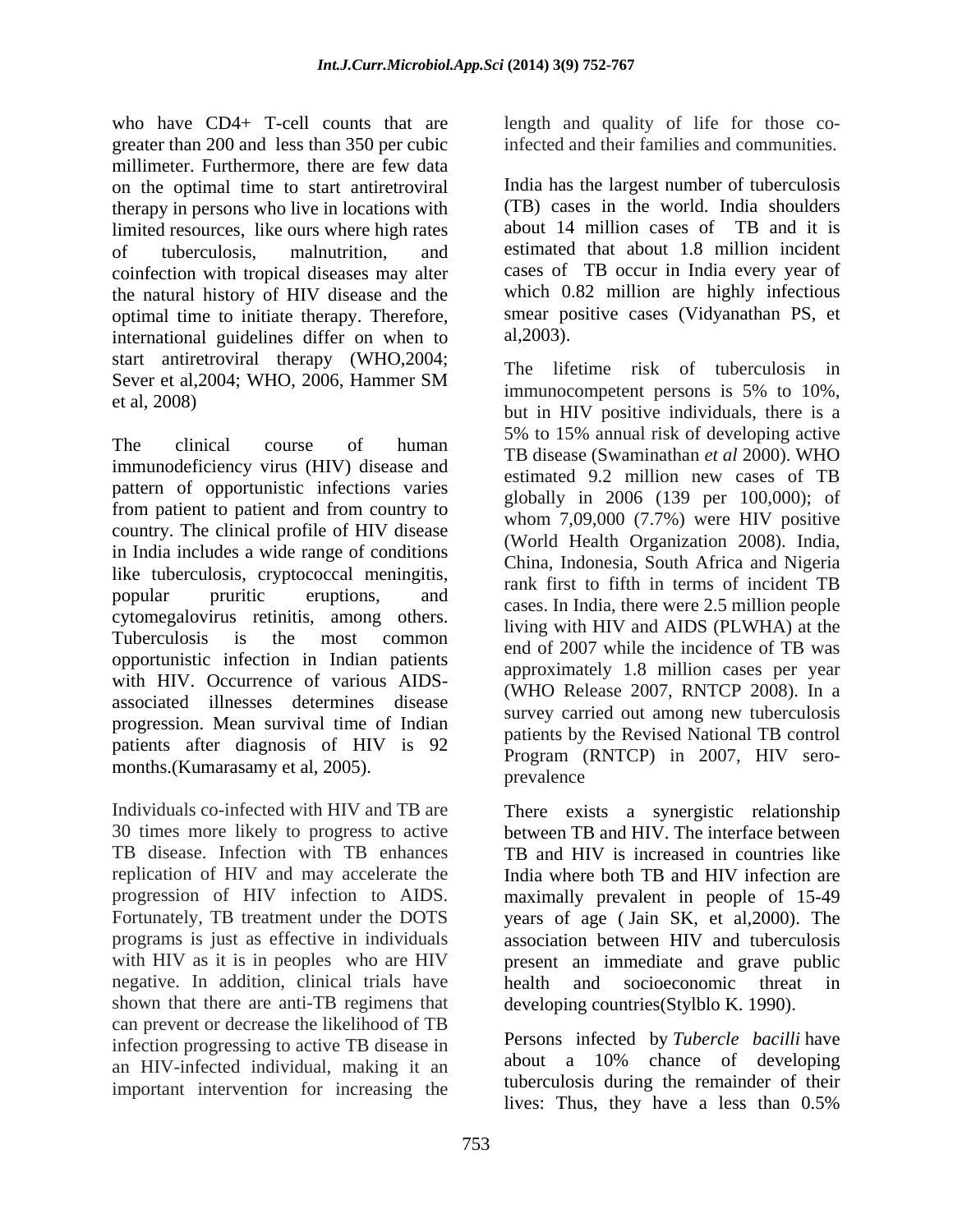(Grange JM.,1998) while 10% of persons infected by both TB and HIV develop person and about one-third die of tuberculosis.( Enarson DA et al, 2000). The in locations and demographic groups with the highest HIV prevalence, which suggests that the epidemic of HIV is at least partially responsible for the increase of tuberculosis. ( Shafer RW. et al,1994) There is evidence that immune responses in tuberculosis and in other infection induce cytokines that Cases were defined as patients with both enhance the replication of HIV and this HIV sero-positive as well as having drives the patient into full picture of AIDS(<br>Festenstein F, Grange JM.1991). Festenstein F, Grange JM.1991). one week or in other words suffering from

The present study got approval from the ethical committee of Government Medical College, Surat and even got permission of

chance of developing overt disease annually, Three consecutive early morning sputum tuberculosis disease annually. (Enarson DA negative for AFB from 961 HIV infected et al, 2000). The implication of HIV patients who had complaint of cough and infection is that it activates dormant fever for more than one week. Sputa tuberculosis to rapid disease progression of samples were collected in a sterile wide tuberculosis and death( Escott S et al,2001). mouthed container. The quality of the In fact, tuberculosis is now the most expectorated sputum was assessed both by common opportunistic infection in patients macroscopic and microscopic examination. from developing countries who die from Any sample that was thin, watery and with AIDS( DeCock KM et al,1992). Reports show that active tuberculosis increases the unsuitable for further processing. Bartlett's morbidity and fatality of HIV-infected scoring method was used for microscopic largest increase in tuberculosis has occurred sputum was considered unsuitable if it had a samples were collected and even samples were concentrated before reporting no purulent matter was considered evaluation of the expectorated sputum(Koneman EW et al.,1997). A final score of 0 or less. All unsuitable specimens were discarded and a repeat specimen was collected.

# **Case Defination for T:**

**Materials and Methods** of sputum and data collection. One patient complaints of cough and fever for more than respiratory tract infections (RTI) at the time was included only once.

GSACS, Ahmedabad. acid-fast bacilli (AFB) (Hopewell P,et A predesigned and pretested questionnaire being inexpensive, relatively rapid to was used to collect data on socio- perform, and specific in most settings. demographic profile. Blood samples of these However, to be considered smear positive a subjects were tested for HIV. The HIV-specimen needs to contain approximately infected patients were all diagnosed as  $HIV$   $10<sup>5</sup>$  mycobacteria per milliliter. The reactive as per the NACO sensitivity of sputum microscopy in HIV guidelines(2010). In the patients found HIV infection ranges from 43 to 51 per sero-positive even, CD4 count was cent(Cattamanchi A et al.2009), and in many calculated on FACScount, by resource-limited settings with high rates of flowcytrometry method (Becton Dickinson) co-infection, the sensitivity may be much method from their blood samples. lower(Elliot AM, et al, 1993). Methods that*Sputum smear microscopy***:** The most frequent method of TB detection involved microscopic examination of sputum for al,2006) . Microscopy had the advantage of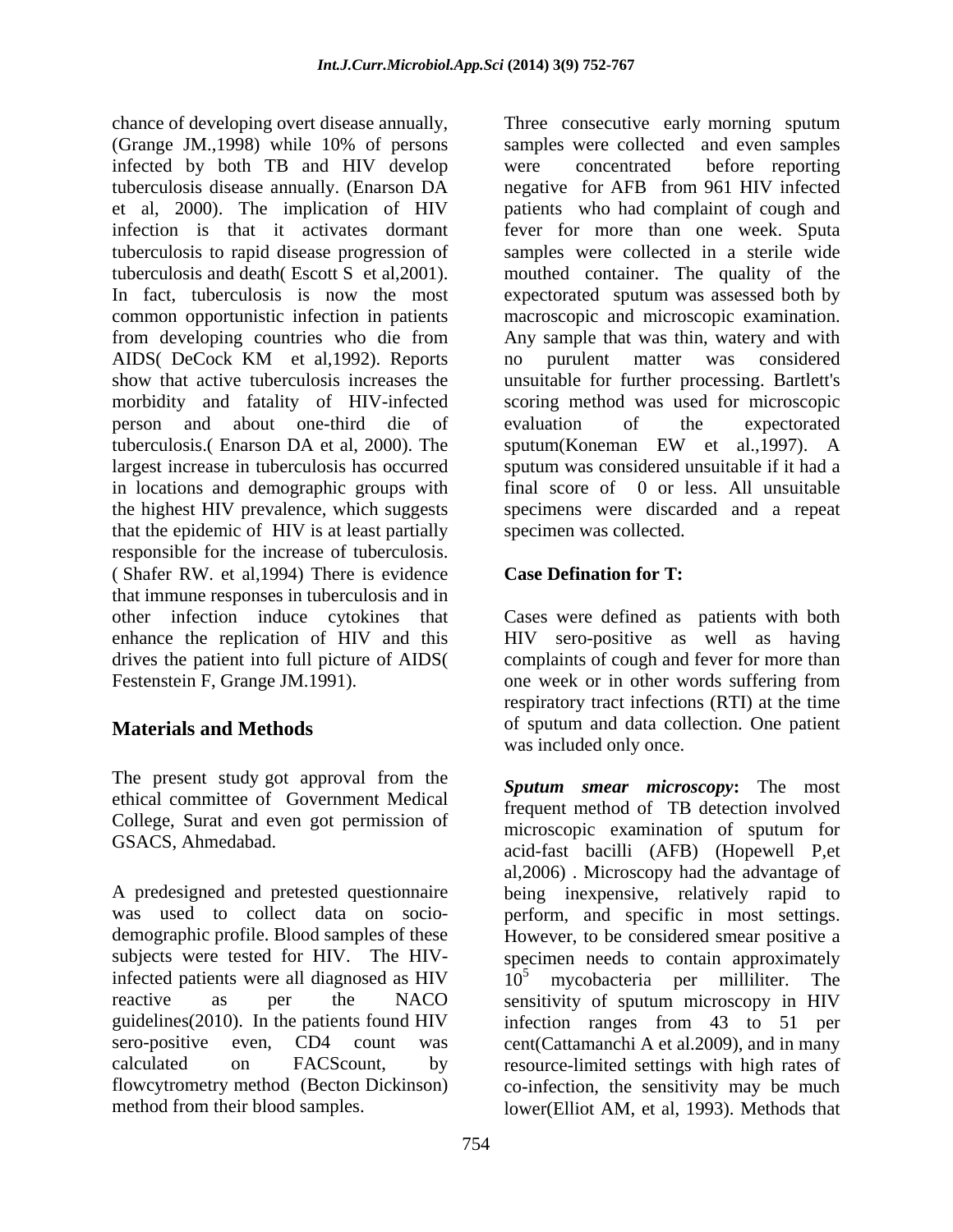improved speed or sensitivity include (MB/ BacT system; Organon Teknika), fluorescence microscopy (Steingart KR, et pressure sensors (ESP culture system II; al, 2006) and alternative specimen Difco Laboratories, USA), or redox processing methods, such as concentration, reagents, such as Alamar blue(Williams bleach sedimentation and same-day sputum collection (so called front loading) al.2004; and Farnia P et al,2004). strategies(Cattamanchi A, et al,2010; Steingart KR, et al, 2006). Any procedure **Results and Discussion** for digestion or liquefaction followed by centrifugation, prolonged gravity In the present study 209 pure pulmonary sensitivity by 13 to 33 per cent over direct reference standard (Steingart KR, et al

*Growth based detection***:** Culture of  $+32.52$  cells/ $\mu$ L, which is almost near 200 Mycobacterium tuberculosis is much more cells/ $\mu$ L and if upper limit of standard sensitive than smear microscopy and has been recommended to assist in the diagnosis of TB in HIV-infected individuals study region started becoming susceptible (WHO,2007). But in the present study it had been used in the limited number of the cells/ $\mu$ L. So when standard HAART which patients, which were clinically suggestive of pulmonary TB but negative by ZN staining even after concentration of sputa samples. Culture also allows subsequent strain characterization and drug susceptibility tests. The traditional method of inoculating solid medium such as the Lowenstein- Jenson (L-J) medium or Middlebrook et al.(2007), as they found mean CD4 cell medium is sensitive but slow, as growth may not be visible until after 6-8 wk of if we calculate their higher risk of incubation. This results in delay in initiation of therapy, with detrimental effects on outcome of HIV TB co-infected patients. diagnosis of TB, which was by culture on LJ Automated liquid culture systems detected growth of mycobacteria within 1-2 wk by bacterial carbon dioxide production or oxygen consumption with radiometric present study due to less sensitive method sensors (BACTEC 460 TB; Becton used, TB cases might be detected late. Dickinson Diagnostic Instruments Systems, USA), fluorescent sensors [BACTEC The other probable reasons, if we calculate Mycobacteria Growth Indicator Tube mean CD4 cell count of only 209 (MGIT) 960; Becton Dickinson Diagnostic Instruments Systems], colorimetric sensors

Difco Laboratories, USA), or redox Bouyer N, et al, 2000: Gil-Setas A et

# **Results and Discussion**

sedimentation, or filtration increased tuberculosis cases were noted, other 35 PTB microscopy, when culture was used as the bacterium. So, total 244 cases of pulmonary ,2006) . of all these only pulmonary TB cases were cases were co-infected with either fungus or tuberculosis were detected. Mean CD4 count when calculated, it was found to be 198.25 deviation when considered, it is exactly 230  $cells/ uL$ . It means the HIV patients in our more to pulmonary tuberculosis at 230 is started at  $200$  cells/ $\mu$ L CD4 count, the patients might had already acquired active pulmonary tuberculosis. In the present study mean CD4 cell count observed in TB patients was  $198.52 + 32.25$  cells/ $\mu$ l in the HIV-sero-positive T group patients, which almost matches with the study of E.J.Peters count  $173.85+5.4$ cells/ $\mu$ l in their study. So, if we calculate their higher risk of susceptibility to TB, even it comes around 178 which might be due to their method of medium, which is more sensitive method than ZN staining, where they detected TB cases in the early stage of TB, while in the

> monomicrobial TB patients in the present study, it was found around  $187$  cells/ $\mu$ L,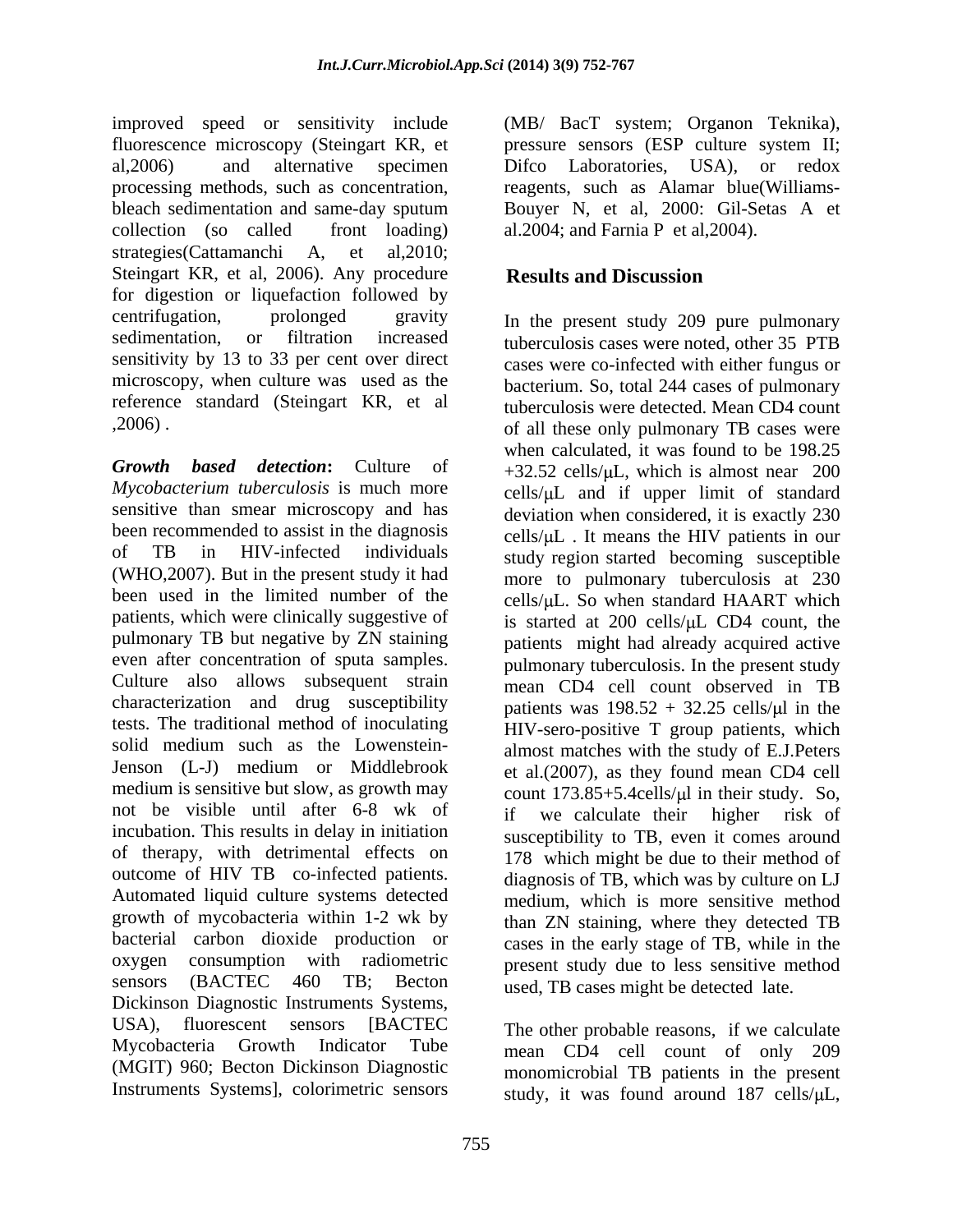which is very close to the mean CD4 cell count observed by other workers. In smoking will also affect the spectrum of illness seen in our environment. In the 281(91.23) patients belonged to age group

In the present study 261(84.74%) patients out of total 308 TB patients, belonged to XDR TB, in HIV infected patients which lower socio-economic group, which were naturally staying in unhygienic habitat, malnourished and even badly exposed to In short, antiretroviral therapy is a predisposing factors like bio-mass fuel, potentially safe, well-tolerated, and HIVsmoking which might had increased their transmission-interrupting intervention ( susceptibility at slightly higher CD4 count, Cohen MS, et al, 2011) necessary to increase i.e. at the  $230 \text{ cells/}\mu\text{L}$  CD4 count, these life expectancy in people with patients were having higher risk of HIV (Kitahata MM, et al,2009). There has developing pulmonary tuberculosis. So, been considerable debate on the optimal treating with standard HAART, naturally timing to start antiretroviral therapy in increases more pulmonary TB cases. asymptomatic adults with HIV. Published

But anyway, it is evident from the result of expected in 2016 and are eagerly awaited mean CD4 count of TB patients in the ( French National Agency for Research on present study which was 198.25+32.25 AIDS and Viral Hepatitis 2007). The cells/ $\mu$ L, and it was fact due to what so ever review of Amitabh Suthar et al(2012) found might be the reasons for this much high CD4 count which might be a matter of controversy itself but when other studies of Sever et al, (2010) who also from their cell counts. direct study on TB, recommended the same, should not try to find reasons for higher mean CD4 count rather than support early with studies from developed HAART, which is helpful to HIV patients

addition, it is likely that demographic and developing TB in HIV patients by starting regional differences and exposure to various early HAART at 350 cells/ $\mu$ L CD4 count predisposing factors like bio-mass fuel, instead of starting standard HAART at 200 malnutrition, unhygienic habitat and cells/µL CD4 count, and maintaining high present study 811(84.39%) HIV patients between 170-200 cells/ $\mu$ L, in present study belonged to age group 15-54, out of which it was found to be  $198.25 + 32.52$  cells/ $\mu$ L 15-54, this was even supported well by the risk of developing TB in HIV infected findings of Jain S.K. et al(2000). patients,( Severe et al, 2010).Even other Moreover, some other studies also have been discussed to decrease the risk of CD4 count above the threshold of mean CD4 count of TB, in most studies it is in for longer duration which in turn reduces serious threats due to increased prevalence is emergence of more cases of MDR and are discussed in this article.

> In short, antiretroviral therapy is a transmission-interrupting intervention ( life expectancy in people with results from ongoing randomized trials are that antiretroviral therapy is strongly associated with a reduction in tuberculosis incidence in adults with HIV across all CD4 cell counts.

which means starting of early HAART at Their key finding was that antiretroviral 350, instead of standard HAART, in which therapy had a significant impact on HAART is started at 200 CD4 count, one preventing tuberculosis in adults with CD4 themselves, their relatives and close society will need to be considered by healthcare surrounding them and ultimately to whole providers, researchers, policymakers, and society and nation. people living with HIV when weighing thecounts above 350 cells/µl was consistent with studies from developed countries ( Podlekareva D, et al,2006) and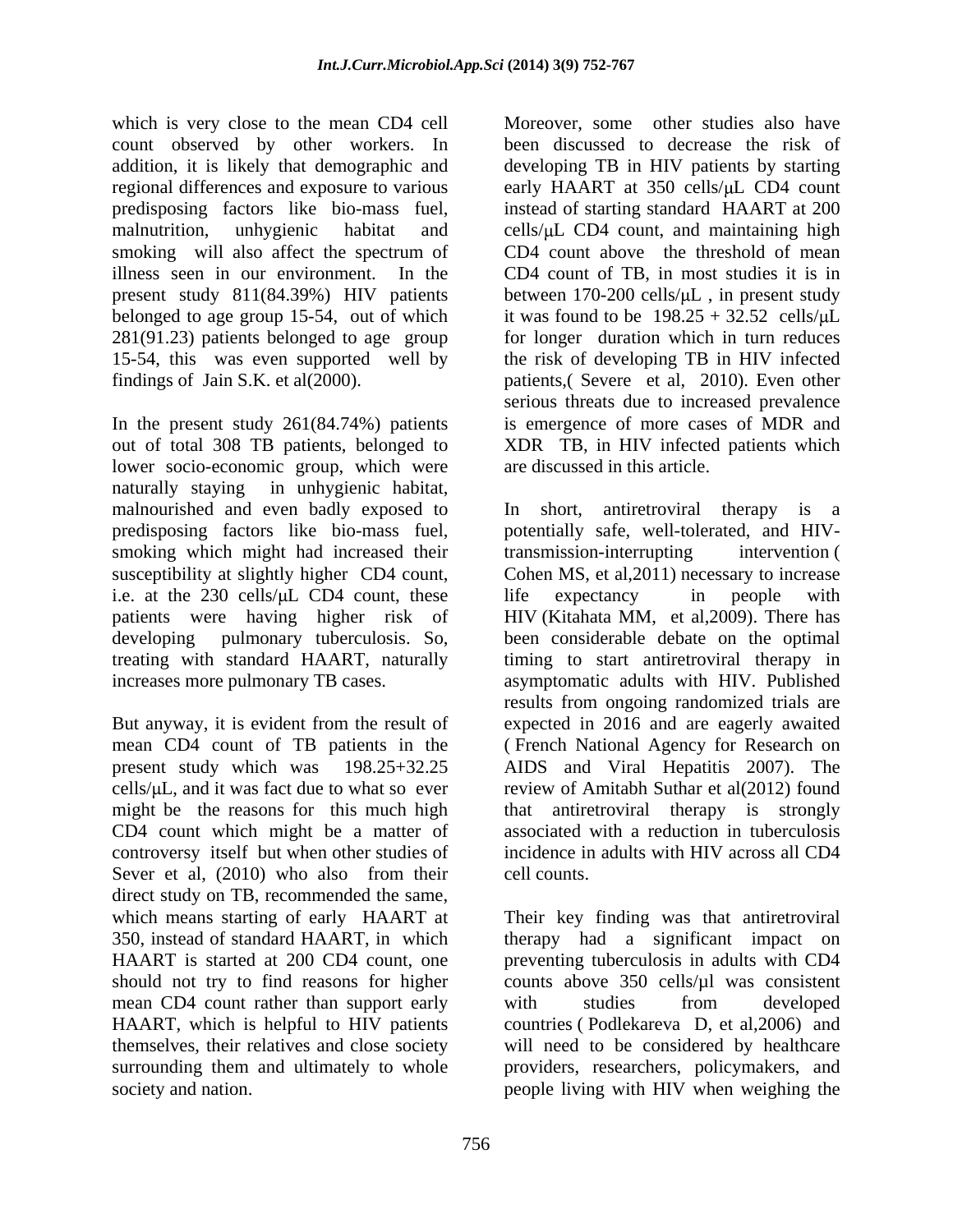count of all the patients in the present study above CD4 count 350 to reduce prevalence of TB, as even mean CD4 count of M. tuberculosis was 198.52+ 32.25, means the patients studied in the present study were at

Changes in HIV therapy initiation guidelines affect clinicians, patients, and policymakers who continue to search for the most efficient  $350 \text{°}$ cells/ $\mu$ L (WHO, 2010) and developing therapy, emphasizing feasibility, costinternational agencies play a greater role in implementation. (Gilks CF et al. 2006). HIV management due to low per capita Earlier initiation of antiretroviral therapy income on the part of patients—are still scientific body of science for HIV clinical incidence of tuberculosis by 50% in the recommendation may be provided through consistent with observational studies from  $\langle 350 \square$  cells/ $\mu$ L) to the new recommendation  $(500 \text{°C} \text{cells/µ})$  but only when al, 2005 & Badri M et al. 2002).  $\langle 200 \square$ cells/ $\mu$ L are used as a referent group (Babatunde Olubajo et al.2014).

50% in the study of Severe et al. (2010). al. (2010). This finding is consistent with observational studies from Africa showing a decrease in Furthermore, the HIV epidemic has the incidence of tuberculosis after dramatically increased the incidence of antiretroviral therapy was started early (Lawn SD et al,2005; Lawn SD et al,2009 & resources and is overwhelming tuberculosis- Badri M et al 2002). Tuberculosis is a control programs. (Nunn P et al, 2007).

benefits and risks of initiating antiretroviral leading cause of death among HIV-1 therapy above 350 cells/µl. The mean CD4 infected patients in developing countries, also support this finding of starting HAART on the incidence of tuberculosis explains in the risk of acquiring TB at around 230 CD4 active tuberculosis in countries with limited count, which mean standard HAART resourcesand is overwhelming tuberculosis starting at 200 CD4 count will give not any control programs (Nunn P, et al, 2007). protection against TB. Provision of early antiretroviral therapy on a and the effect of early antiretroviral therapy part the decreased rate of death seen in the trial study of Severe et al.(2010).<br>Furthermore, the HIV epidemic has dramatically increased the incidence of large scale in areas with limited resources has the potential to decrease the incidence of active tuberculosis in the general population.

and effective treatment strategies. Prior to The WHO has promoted a public health 2013, initiation was recommended at approach in its guidelines to antiretroviral countries—where governments and effectiveness, and large-scale adjusting to these changes. The WHO and per cubic millimeter — is likely to be USDHHS in 2013 recommended starting consistent with this approach. Early therapy at  $>500$  cells/ $\mu$ L based on the antiretroviral therapy also decreased the research. Some support for this change in study of Severe et al, (2010). This finding is the meta-analysis of studies that compares Africa showing a decrease in the incidence the former recommendation (initiation at of tuberculosis after antiretroviral therapy is Early antiretroviral therapy means antiretroviral therapy on the incidence of maintaining CD4 count higher also tuberculosis explains in part the decreased decreased the incidence of tuberculosis by rate of death seen in the trial of Severe et emphasizing feasibility, effectiveness, and large-scale implementation. ( Gilks CF et al, 2006).<br>Earlier initiation of antiretroviral therapy when the  $CD4+T$ -cell count is less than 350 incidence of tuberculosis by 50% in the consistent with observational studies from started(Lawn SD et al, 2009 ; Lawn SD et al, 2005 & Badri M et al. 2002). Tuberculosis is a leading cause of death among HIV-1-infected patients in developing countries, and the effect of early al.(2010).

> Furthermore, the HIV epidemic has active tuberculosis in countries with limited control programs.(Nunn P et al, 2007).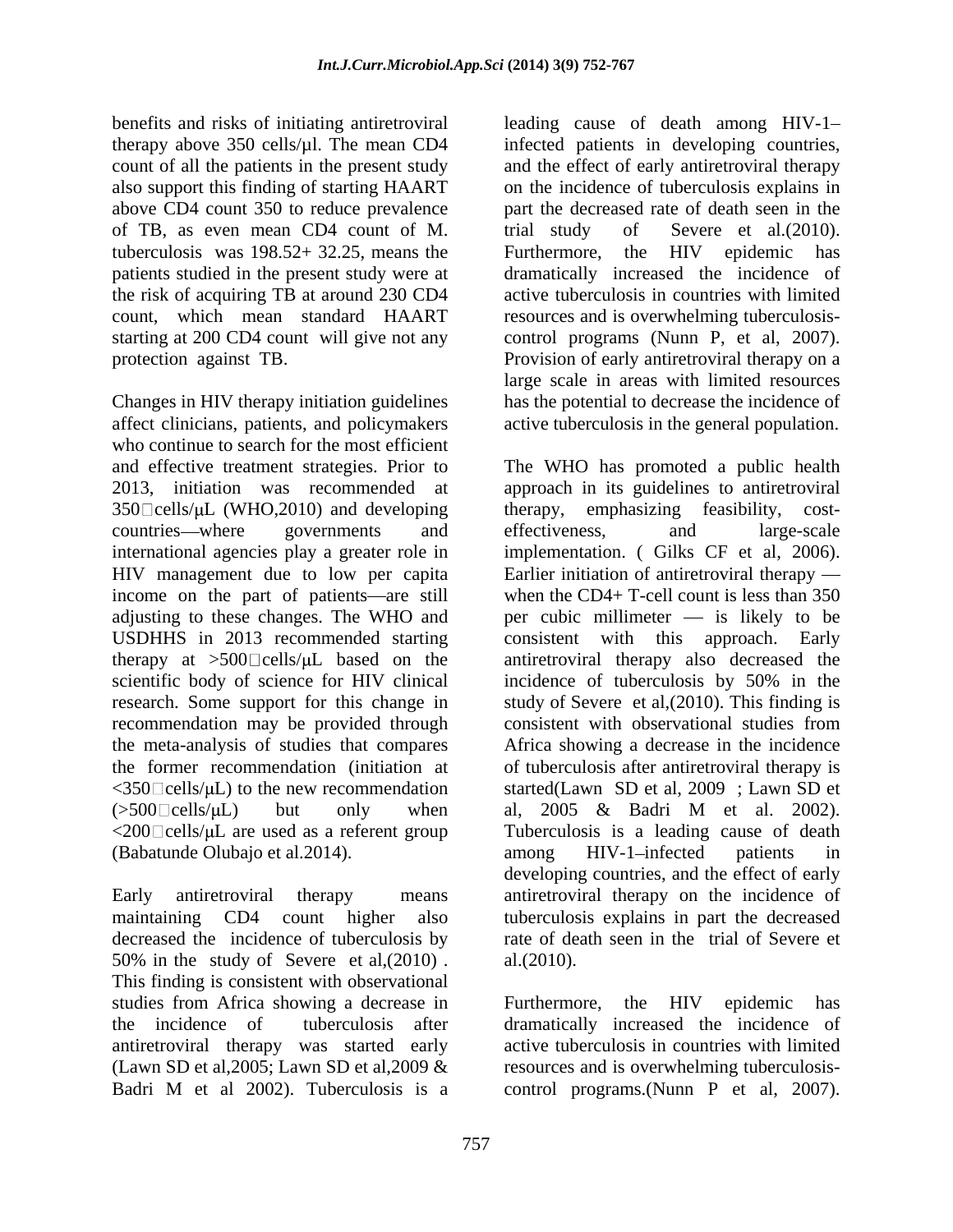Provision of early antiretroviral therapy on a thus far indicate that antiretroviral therapy large scale in areas with limited resources scale-up is associated with reductions in has the potential to decrease the incidence of tuberculosis incidence of 33% and 24% in active tuberculosis in the general population. high-burden Malawian and South African The WHO has promoted a public health communities (Middelkoop K, et al,2011). approach in its guidelines to antiretroviral Earlier antiretroviral therapy initiation could therapy, emphasizing feasibility, cost- lead to a more substantial reduction in effectiveness, and large-scale population tuberculosis incidence ( Williams implementation (Gilks CF et al,2007). BG et al ,2010). Expansion of antiretroviral Earlier initiation of antiretroviral therapy — therapy may also reduce HIV incidence at when the CD4+ T-cell count is less than  $350$  the city (Cowan SA,et al, 2012) per cubic millimeter - is likely to be district (Tanser F et al,2012) and national consistent with this approach (Walensky RP et al,2009).In the present study also mean decreasing tuberculosis mortality (Havlir CD4 count of all the patients was found to DV et al, 2011) and HIV-related mortality( be  $339.10 + 84.0$ , so the results of our study had supported the study of Walensky RP et al(2009) in reference to even TB that WHO's Policy on HIV/TB Collaborative HAART be should started at around 350 Activities currently recommends the Three CD4 count, even has a vital role in I's for HIV/TB: intensified tuberculosis lowering down the incidence or risk of case-finding (World Health Organization TB, even we had recommended same early (2011), isoniazid preventive therapy ( World HAART which was in reference to all RTI Health Organization (2011), and infection in HIV infected patients, in my previous publication (Rajeev Shah et al, 2014). ,2009) to prevent tuberculosis in people with Along with starting early HAART, HIV. WHO infection control guidelines isoniazid preventive therapy, this recommend administrative, managerial, combination should be tried and evaluated in our country to decrease morbidity and methods to avoid nosocomial tuberculosis mortality due to TB in HIV infected transmission, such as logistical changes to

depends on HIV prevalence and the extent have suggested that antiretroviral therapy low probability of having tuberculosis (98% people living with HIV will lower the BG et al ,2010). Indeed, programmatic data

tuberculosis incidence of 33% and 24% in the city ,(Cowan SA,et al,2012) levels( Granich RM, et al,2009) while Kitahata et al, 2009).

patients. The conservation of the patient consession, and early Antiretroviral therapy's effect on the patients in healthcare facilities, congregate population incidence of tuberculosis settings, and households .( World Health to which antiretroviral therapy (1) reduces case-finding involves screening people with HIV transmission, (2) increases patient life HIV for current cough, night sweats, fever, expectancy, (3) reduces the annual risk of and weight loss at every clinical encounter ( tuberculosis, and (4) reduces subsequent World Health Organization ,2011). Those tuberculosis transmission. Dynamic models without any of these symptoms have a very reduces new HIV infections and that negative predictive value in settings with a increasing antiretroviral therapy coverage in tuberculosis prevalence of 5% . Getahun H, population tuberculosis incidence ( Williams isoniazid preventive therapy ( World Health control (. World Health Organization recommend administrative, managerial, engineering, and personal respiratory avoid patient congestion, and early identification and diagnosis of tuberculosis Organization ,2009). Intensified tuberculosis low probability of having tuberculosis (98% et al, 2011) and should be initiated on Organization (2011).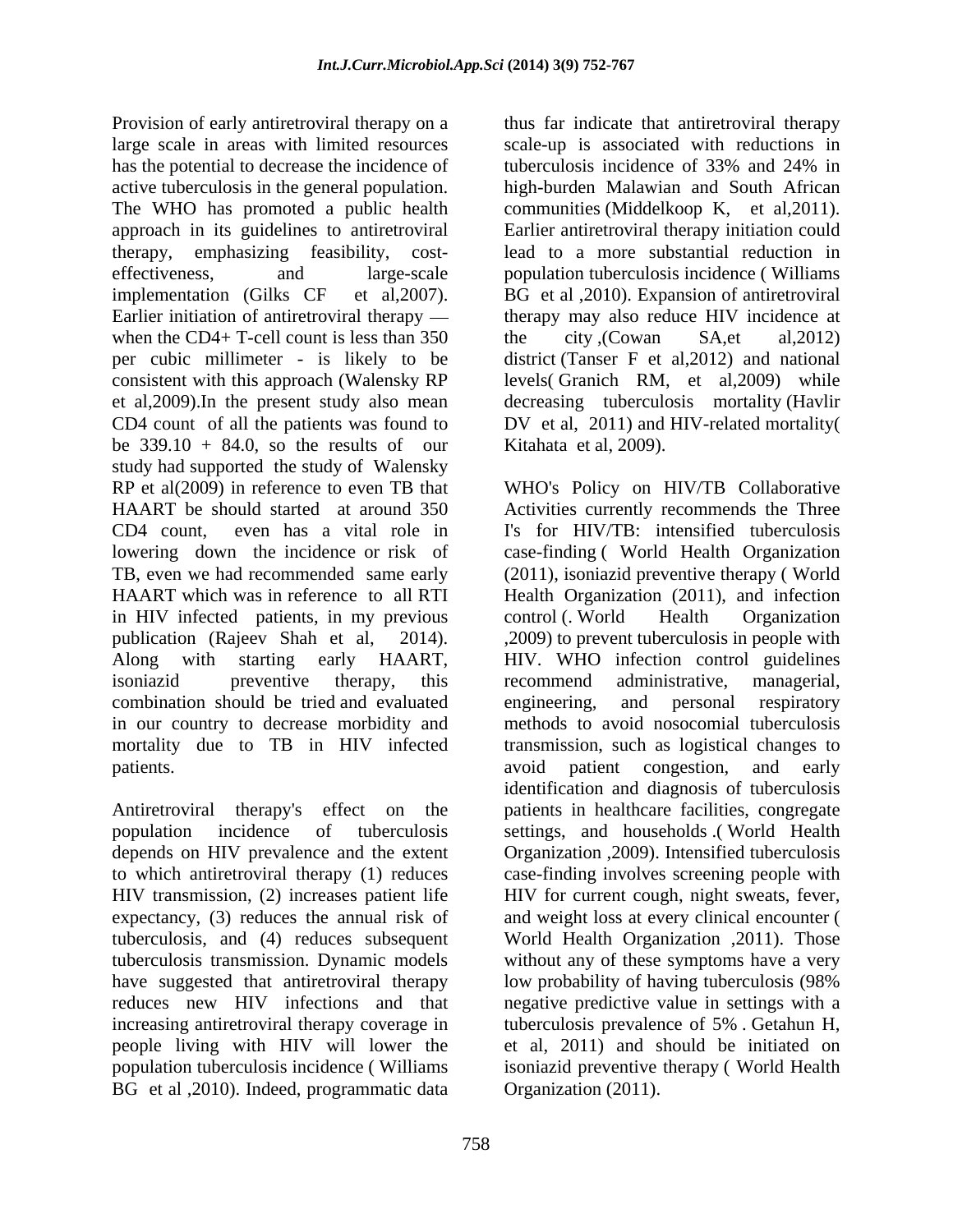Isoniazid stops *Mycobacterium tuberculosis* awaited (French National Agency for replication during latent infection and Research on AIDS and Viral Hepatitis reduces tuberculosis incidence by 33% ( 2007), and ecological, operational, and Akolo C, et al, 2010). WHO has clinical research on the impact of scaling up recommended isoniazid preventive therapy antiretroviral therapy and the Three I's for for prevention of tuberculosis in adults with HIV since 1993. (World Health Organization (2011), (World Health needed(Granich R et al, 2011). Organization, Joint United Nations Programme on HIV/AIDS,1998) however, only a small fraction of the millions eligible received isoniazid preventive therapy in

suppression and immune recovery, which reduces tuberculosis incidence by 65% of America guidelines recommend across all CD4 counts. Initiating extending treatment beyond 6 months in antiretroviral therapy as early as possible strengthens the WHO Three I's for HIV/TB is delayed sputum conversion or evidence of strategy by building upon antiretroviral therapy's synergy with isoniazid preventive therapy. Indeed, observational studies from South Africa (Charalambous S, et al,2010), Many studies have shown lower cure rates Brazil, and 16 other countries (Fenner L, et and higher mortality and recurrence rates al,2011) indicate that combined isoniazid preventive therapy and antiretroviral therapy (Korenromp EL et al.2003). Recurrences was superior to antiretroviral therapy or isoniazid preventive therapy alone in exogenous reinfection, with the relative reducing tuberculosis incidence among proportions depending on the background adults with HIV. This finding was recently confirmed through a cluster-randomized trial immune suppression, the length of in Brazil, where isoniazid preventive therapy reduced tuberculosis incidence among to treatment(Korenromp EL, et al, 2003, Brazilians who remained in care and Nahid P et al, 2007). received antiretroviral therapy ( Durovni B et al,2011). Baseline isoniazid resistance has been

These data suggest that antiretroviral development of acquired rifampicin therapy and isoniazid preventive therapy work by complementary mechanisms and HIV-infected patients treated with tuberculosis incidence in adults with HIV. regimens (Menzies D, et al, 2009; the synergy between antiretroviral therapy and isoniazid preventive therapy are eagerly

HIV/TB on community and/or national tuberculosis incidence rates is needed(Granich R et al,2011).

2010 ( World Health Organization, 2011). isoniazid, rifampicin, pyrazinamide, and<br>ethambutol, irrespective of HIV status.<br>Antiretroviral therapy causes viral However, the Centers for Disease Control Anti Tuberculous Treatment:- The standard recommendation for the treatment of tuberculosis is a 6-month regimen of isoniazid, rifampicin, pyrazinamide, and ethambutol, irrespective of HIV status. However, the Centers for Disease Control and Prevention/Infectious Diseases Society of America guidelines recommend HIV-infected patients, especially when there dissemination and low CD4 cell count (American Thoracic Society ,CDC,2003).

> after standard ATT in coinfected patients can result from endogenous reactivation or incidence of tuberculosis, the level of immune suppression, the length of rifampicin-containing ATT, and adherence Nahid P et al, 2007).

that simultaneous use substantially decreases intermittent (once-, twice-, or thrice-weekly) Results from other ongoing trials assessing Swaminathan S et al,2010 and Burman W identified as a risk factor for failure and the development of acquired rifampicin resistance, a phenomenon observed among HIV-infected patients treated with regimens (Menzies D, et al,2009; et al,2006).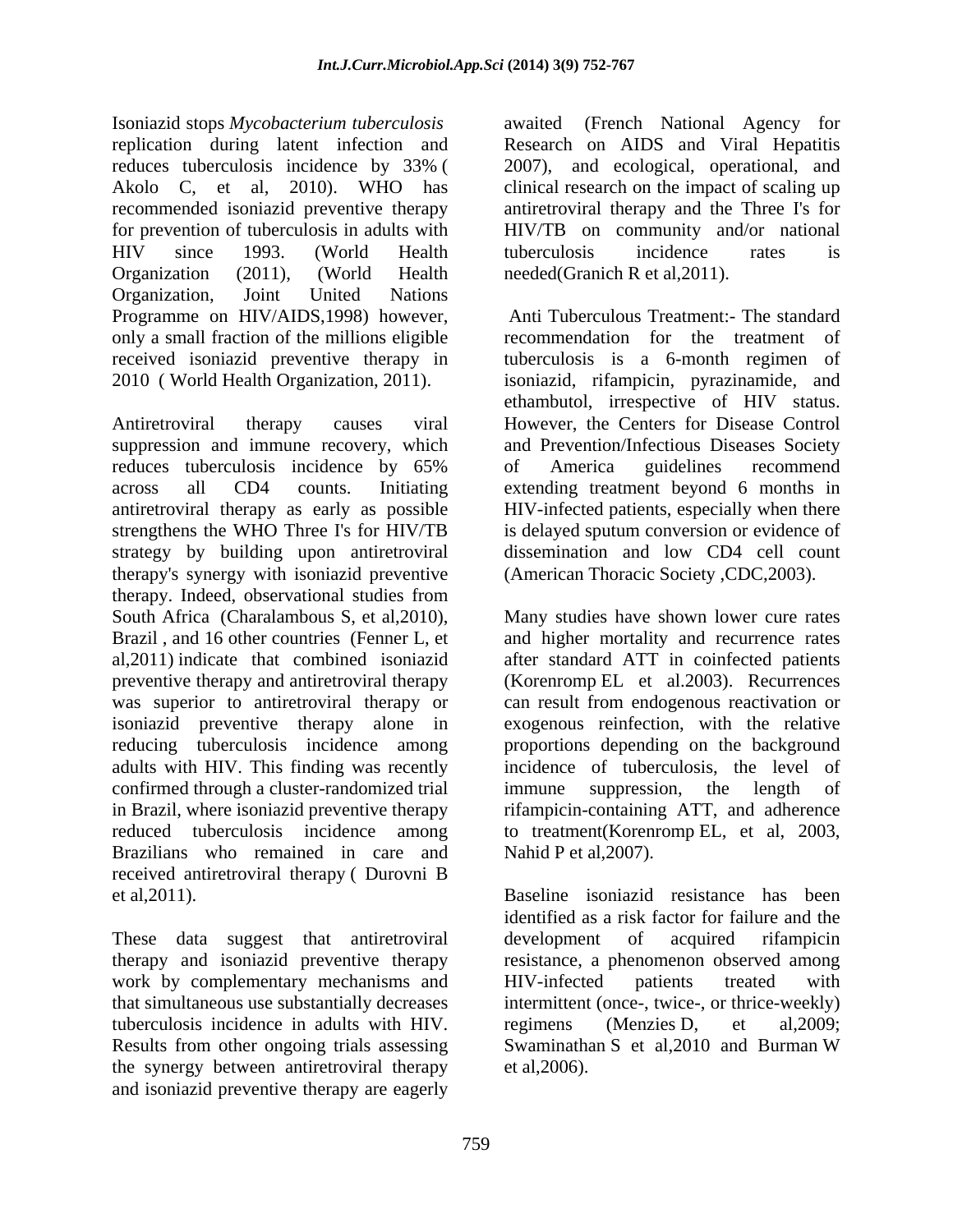| Microorganisms                                           | $HIV + VE RTI + VE(T)$ |                                |
|----------------------------------------------------------|------------------------|--------------------------------|
|                                                          |                        |                                |
| M. tuberculosis                                          |                        | $\sqrt{1.75}$<br>$\angle 1.1J$ |
| $M.$ tuberculosis + Candida (NCAC)                       |                        |                                |
| $\big $ <i>M. tuberculosis</i> + <i>Candida albicans</i> |                        |                                |
| M. tuberculosis $+ S$ . pneumonia                        |                        |                                |
| Total Mixed Pulmonary TB                                 |                        | <b>⁄</b>                       |
| Total PTB(Pure +Mixed)                                   | $(209+35)$ 244         | $\overline{25.39}$             |

## Table 1: Prevalence of Pulmonary TB

**Table 2:** Comparison of Mean CD4 of patients of various groups**.**

|                                      | Mean CD4   Standard   Cases   % |             |                          |
|--------------------------------------|---------------------------------|-------------|--------------------------|
| Organish.                            |                                 | ∣ Deviation |                          |
| Pulmonary tuberculosis               |                                 | $+32.25$    | $\overline{z}$<br>244    |
| <b>Extra-pulmonary TB</b>            |                                 | $+47.09$    | $\overline{A}$<br>106.66 |
| All TB cases                         | 15171                           | $+27.62$    | 308 32.05                |
| Patients excluding only pulmonary TB | 408.4                           | $+202.23$   | -653                     |
| Other organisms excluding MTB(Pulm)  | 269.80                          | $+114.47$   | $1444$ $146.20$          |
| Total Patients                       | 339.10                          | $+108.96$   | 961 100                  |

Table 3 : Distribution of Demographic characters: Age Group & Socio-economic distribution in T Group and TB Patients.

| <b>Age Groups</b>  |          |       | of Total % of Total No. of TB % of All TB<br>Patients Patients Patients |
|--------------------|----------|-------|-------------------------------------------------------------------------|
|                    | Patients |       |                                                                         |
| $<$ 15 years       |          |       |                                                                         |
| <b>15-54 years</b> | 811      | 84.39 | 1.4J                                                                    |
| $>55$ years        |          | UU.7U |                                                                         |

**Socio-economic Distribution** 

|                     |                 |                 |                 | No. of Total % of Total No. of TB % of All TB |
|---------------------|-----------------|-----------------|-----------------|-----------------------------------------------|
|                     | <b>Patients</b> | <b>Patients</b> | <b>Patients</b> | <b>Patients</b>                               |
| <b>Very Low</b>     | $ 433\rangle$   | 45.06           | 162             | 52.60                                         |
|                     |                 | 33.82           |                 | 22.14                                         |
| <b>Middle Class</b> |                 | 21.23           |                 | 15.26                                         |
| <b>Total</b>        |                 |                 |                 | 100                                           |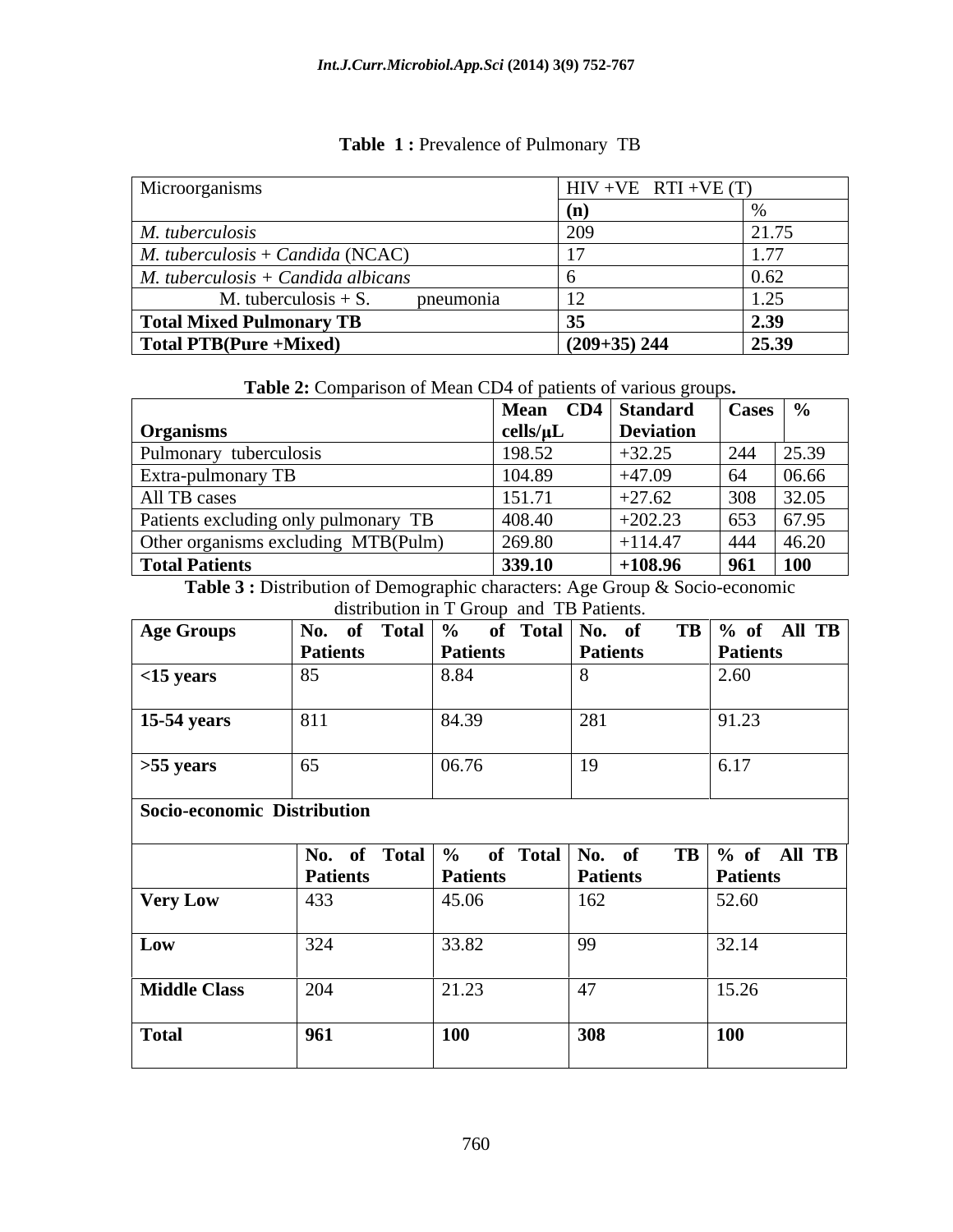# CIPRA HT 001 (Severe et al. NEJM 2010)



Risk of tuberculosis among HIV infected persons by CD4 + lymphocyte count (Antonucci et al 1995).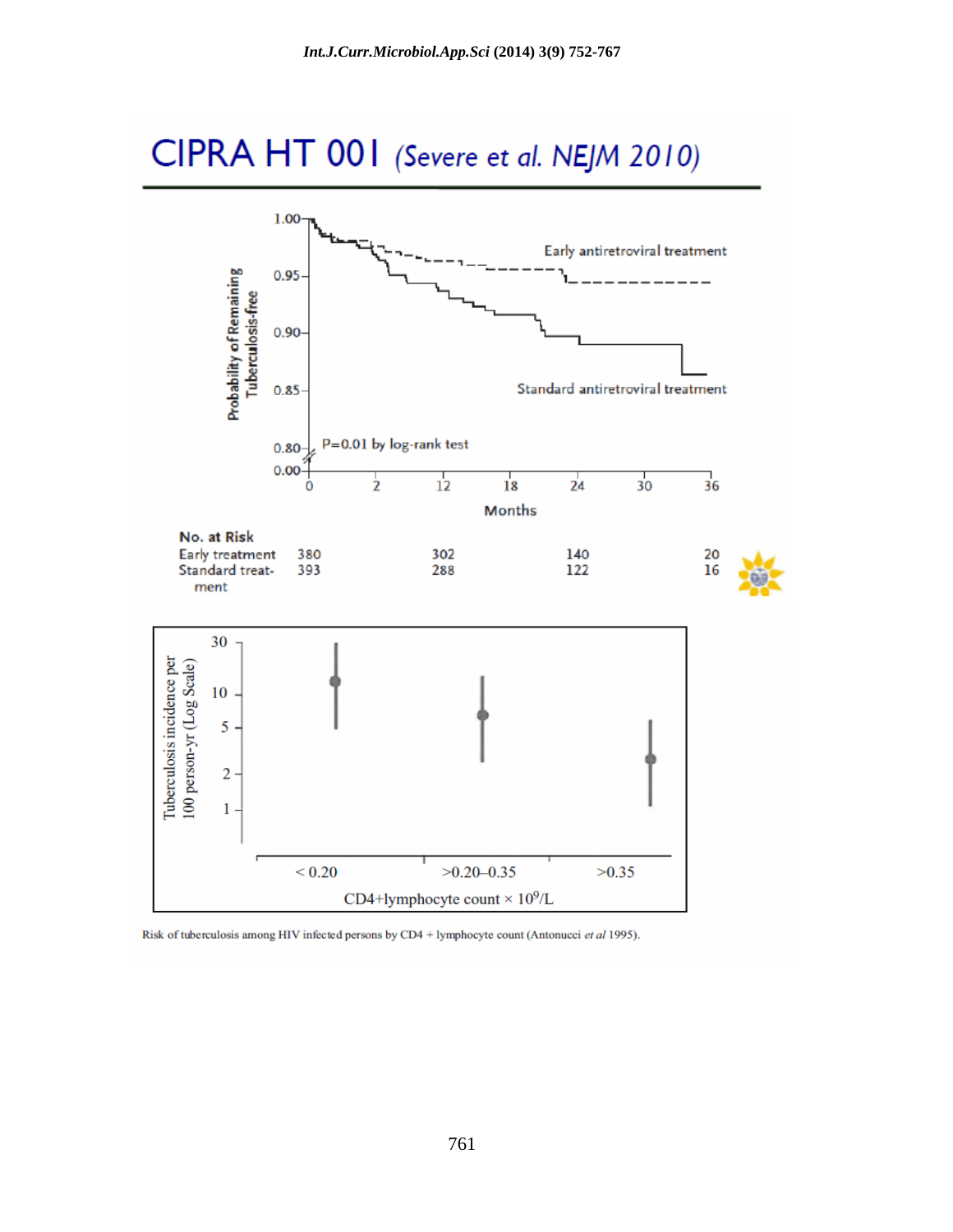In light of the clinical trials conducted, it is clear that rifampicin plays a key role in the when rifampicin was not included in the continuation phase (Jindani A, et al,2004 & O'Donnel MM, et al,2002). The addition of quinolones in the induction further (El Sadr WM, et al, 1998). is the emergence of more MDR and

Among antiretroviral therapy (ART) naive patients, extending treatment to 9 infectiousness led to extraordinary attack months reduced recurrences but did not rates and case-fatality rates among HIVchange mortality or the acquisition of infected persons. Whether this sequence rifampicin resistance, compared with a 6- occurs in communities is less clear. MDR month thrice-weekly regimen TB appears not to cause infection or (Swaminathan S et al,2010). Acquired disease more readily than drug-susceptible rifamycin resistance is a unique feature of HIV-associated tuberculosis, being rarely drug-susceptible tuberculosis enrolled in 2 clearance apparently lead to the selection al,2005). Although no trials have directly compared daily and thrice-weekly current recommendation is to use daily been observed with HIV patients treatment at least in the intensive phase for

treatment of HIV-associated tuberculosis: Few of the patients even died but many recurrence rates were 2–3 times higher more did not return for follow-up within responded well with smear negative for PMTB after treatment for about 6 months. the tenure of this study, so here the discussion about mortality becomes useless.

phase did not increase the cure rate any Another alarming threat in TB due to HIV is the emergence of more MDR and XDR-TB cases. Delayed diagnosis, inadequate initial treatment, and prolonged TB in HIV-infected persons.

seen in HIV-uninfected patients. In a HIV infection may lead to malabsorption cohort of 1435 seronegative patients with of anti-TB drugs and acquired rifamycin trials at the Tuberculosis Research Centre, infected patients with MDR-TB have Chennai, India, only 4 developed rifampicin resistance (Tuberculosis Research Centre (ICMR), Chennai ,2001). treatment are necessary. Simultaneous Suboptimal drug concentrations due to treatment requires 6-10 different drugs. In malabsorption coupled with increased HIV-prevalent countries,TB programs tissue bacillary load and defective struggle with increased caseloads, which of genomic mutants resistant to rifampicin Surveillance data suggest that HIV (Gurumurthy P et al,2004; Perlman DC, et infection and MDR-TB may converge in resistance (Wells CD et al,2007). HIVunacceptably high mortality; both antiretroviral and antimycobacterial increase the risk of acquired MDR-TB. several countries.

treatment among coinfected patients, the Even more emergence of XDR-TB has patients with CD4 cell counts <100 public health programs, and complex cells/µL(American Thoracic Society, clinical management issues may contribute CDC,2003 & Li J, Munsiff SS, et al, to the convergence of the MDR-TB and  $HIV$  infection epidemics. To forestall All the TB patients in the present study rapid case detection, effective treatment, were started on DOTS (direct observation and expanded program capacity are therapy) treatment and most of them had been observed with HIV patients .Institutional outbreaks, overwhelmed to the convergence of the MDR-TB and HIV infection epidemics. To forestall disastrous consequences, infection control, needed urgently.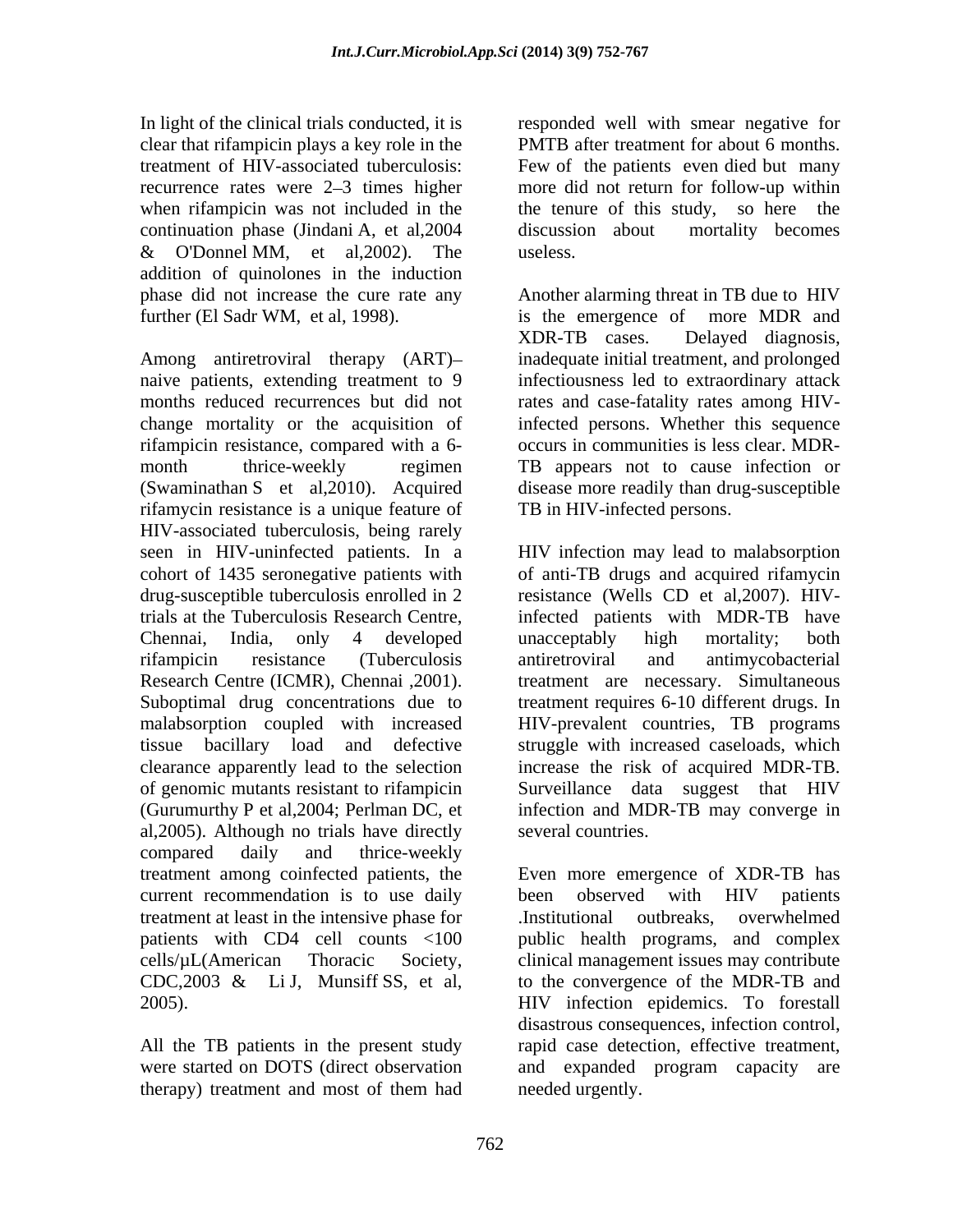- Akolo C, Adetifa I, Shepperd S, Volmink
- American Thoracic Society, Centers for
- Tuberculosis in Adults with HIV: A tuberculosis. *BMC Infect Dis*; 9:53. DOI: 10.1371/ journal.pmed.1001270
- Antiretroviral therapy for HIV infection in ecommendations for a public health approach: 2006 revision. Geneva:
- Ippolito G .1995. Risk factors for A prospective cohort study; *JAMA*
- Babatunde Olubajo, Kathryn Mitchell-<br>
Eearon and Oluseve Ogunmorti.2014. SB. 1992. Tuberculosis and HIV Fearon and Oluseye Ogunmorti.2014. Optimal CD4 Cell Count Threshold Africa. JAMA. ;278:1581-7.
- antiretroviral therapy on incidence of 97. tuberculosis in South Africa: a cohort
- Burman W, Benator D, Vernon A, et al. 2006. Acquired rifamycin resistance

**References** The related tuberculosis. Am J Respir Crit related tuberculosis. Am J Respir Crit Care Med;173:350-356.

- J .2010. Treatment of latent L, Hopewell PC, Steingart KR, et al. tuberculosis infection in HIV infected persons. Cochrane Database Syst Rev 2010: CD000171. doi: smear microscopy for diagnosing 10.1002/14651858.cd000171.pub3 pulmonary tuberculosis? *J Clin* Cattamanchi A, Davis JL, Pai M, Huang 2010. Does bleach processing increase the accuracy of sputum *Microbiol* ; *48* : 2433-9.
- Disease Control and Prevention, Cattamanchi A, Dowdy DW, Davis JL, Infectious Diseases Society of Worodria W, Yoo S, Joloba M, et al. America. Treatment of tuberculosis. 2009. Sensitivity of direct versus 2003. Am J Respir Crit Care Med ;167:603-662. microscopy in HIV-infected patients Amitabh B. Suthar et al, 2012. Suspected of having pulmonary concentrated sputum smear tuberculosis. *BMC Infect Dis* ; *9* : 53.
	- Systematic Review and Meta- Charalambous S, Grant AD, Innes C, Analysis. Published: July 24, 2012, Hoffmann CJ, Dowdeswell R, et al.<br>DOI: 10.1371/ journal pmed 1001270 2010. Association of isoniazid adults and adolescents (2006) mortality in individuals on Charalambous S, Grant AD, Innes C, Hoffmann CJ, Dowdeswell R, et al. 2010. Association of isoniazid preventive therapy with lower early mortality in individuals on antiretroviral therapy in a workplace programme. AIDS 24 (Suppl 5)
- World Health Organization, 2006. Cohen MS, Chen YQ, McCauley M, Antonucci G, Girardi E, Raviglione M C, tuberculosis in HIV-infected persons: with early antiretroviral therapy. N **274** 143–148 **10.1056/nejmoa1105243** Gamble T, Hosseinipour MC, et al. 2011. Prevention of HIV-1 infection with early antiretroviral therapy. N Engl J Med 365: 493–505. doi: 10.1056/nejmoa1105243
	- A comparative Systematic Review of the infection is Sub-Sahara DeCock KM, Sero B, Coulibaly IM, Lucas SB. 1992. Tuberculosis and HIV infection is Sub-Sahara Africa. JAMA. ;278:1581–7.
- for HIV Treatment Initiation. E.J.Peters,O.E.Essien et al.,(2007). CD4<br>Interdisciplinary Perspectives on Count Levels and pattern of Infectious Diseases Volume, Article Respiratory complications in HIV ID 625670, 5 pages sero-positive Patients in Calabar, Badri M, Wilson **28.** D, Wood R. 2002.Effect of highly active Physiological Sciences 22(1-2):93- E.J.Peters, O.E.Essien et al., (2007). CD4 Count Levels and pattern of Respiratory complications in HIV Nigeria. Nigerian Journal of 97.
	- study. Lancet;359 :2059-64. .1998. Evaluation of an intensive with twice weekly treatment of HIV human immunodeficiency virus-El Sadr WM, Perlman DC, Matts JP, et al intermittent-induction regimen and duration of short-course treatment for human immunodeficiency virus-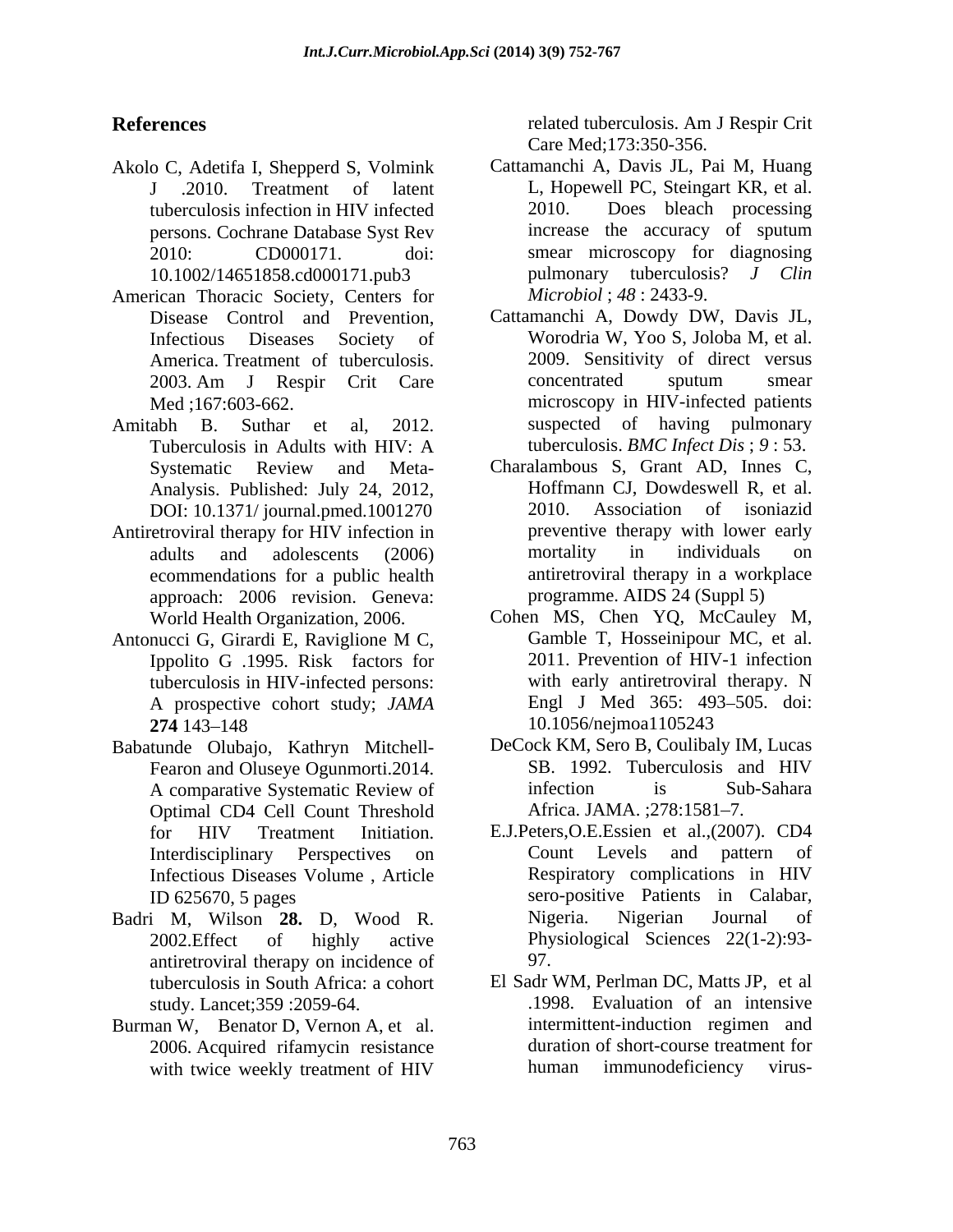- Elliot AM, Namaambo K, AllenBW, Luo Tuberculosis in Lusaka, Zambia.
- 
- Escott S, Nsuteby E, Walley J, Khan A.
- Farnia P, Mohammadi F, Mirsaedi M, Zarife AZ, Tabatabee J, Bahadori K,
- 
- 
- French National Agency for Research on (ANRS 12136 TEMPRANO).
- related pulmonary tuberculosis. Clin Getahun H, Kittikraisak W, Heilig CM, Infect Dis;26:1148-1158. Corbett EL, Ayles H, et al. 2011. N, Hayes RJ, Pobee JO, et al. 1993. Screening rule for tuberculosis in Negative sputum smear results in people living with HIV in resource-HIV positive patients with pulmonary constrained settings: individual *Tubercle Lung Dis* ; *74* : 191-4. observational studies. PLoS Med 8: Development of a standardized people living with HIV in resource constrained settings: individual participant data meta-analysis of
- Enarson DA, Rieder HL, Arnadottir T, Gilks CF, Crowley S, Ekpini R, et al. Trebucq A. 2000. Management of 2006. The WHO public-health tuberculosis, a guide for low income Countries. 5th ed. Paris: against HIV in resource- limited International union against settings. Lancet ;368:505-10. 2006. The WHO public-health approach to antiretroviral treatment
	- tuberculosis and lung disease Gil-Setas A, Torroba L, Fernandez JL, (IUATLD) Tuberculosis and HIV; Martinez-Artola V, Olite J.2004. pp. 10–53. Evaluation of the MB/BacT system 2001. Management of TB in and Lowenstein-Jensen media for countries with high HIV prevalence. Afr Health. ; 23:12–5. mycobacteria from clinical Evaluation of the MB/BacT system compared with Middlebrook 7H11 and Lowenstein-Jensen media for detection and recovery of mycobacteria from clinical specimens. Clin Microbiol Infect ; 10 : 224-8.
	- et al.2004. Application of oxidation Grange JM. Tuberculosis. In: Husler WJ reduction assay for monitoring Jr, Sussman M, editors. Topley and treatment of patients with pulmonary Wilson's Microphiology and tuberculosis. *J Clin Microbiol* ; *42* : Microbial Infections. 9th ed. Vol. 3. 3324-5. London: Arnold; 1998. pp. 391 417. Wilson's Micropbiology and
- Fenner L, Forster M, Boulle A, Phiri S, Granich RM, Gilks CF, Dye C, De Cock Braitstein P, et al. 2011. Tuberculosis KM, Williams BG .2009. Universal in HIV programmes in lower-income voluntary HIV testing with countries: practices and risk factors. immediate antiretroviral therapy as a Int J Tuberc Lung Dis 15: 620–627. strategy for elimination of HIV doi: 10.5588/ijtld.10.0249 transmission: a mathematical model. Festenstein F, Grange JM. 1991. Lancet 373: 48–57. doi: Tuberculosis and the acquired 10.1016/s0140-6736(08)61697-9 voluntary HIV testing with strategy for elimination of HIV Lancet 373: 48–57. doi:
	- immune deficiency syndrome. J Appl Gurumurthy P, Ramachandran G, Bacteriol. ;71:19-30. [PubMed] Hemanth Kumar AK, et al. AIDS and Viral Hepatitis .2007. rifampin and other antituberculosis Early antiretroviral treatment and/or drugs in patients with advanced early isoniazid prophylaxis against tuberculosis in HIV-infected adults Gurumurthy P, Ramachandran G, Hemanth Kumar AK, et al. 2004. Decreased bioavailability of human immunodeficiency virus disease. Antimicrob Agents Chemother;48:4473-4475.
	- Available: <http://clinicaltrials.gov/ct2> Hammer SM, Eron JJ Jr, Reiss P, et al. </show/NCT00495651>. Accessed 5 August 2011. infection: 2008 recommendations ofAntiretroviral treatment of adult HIV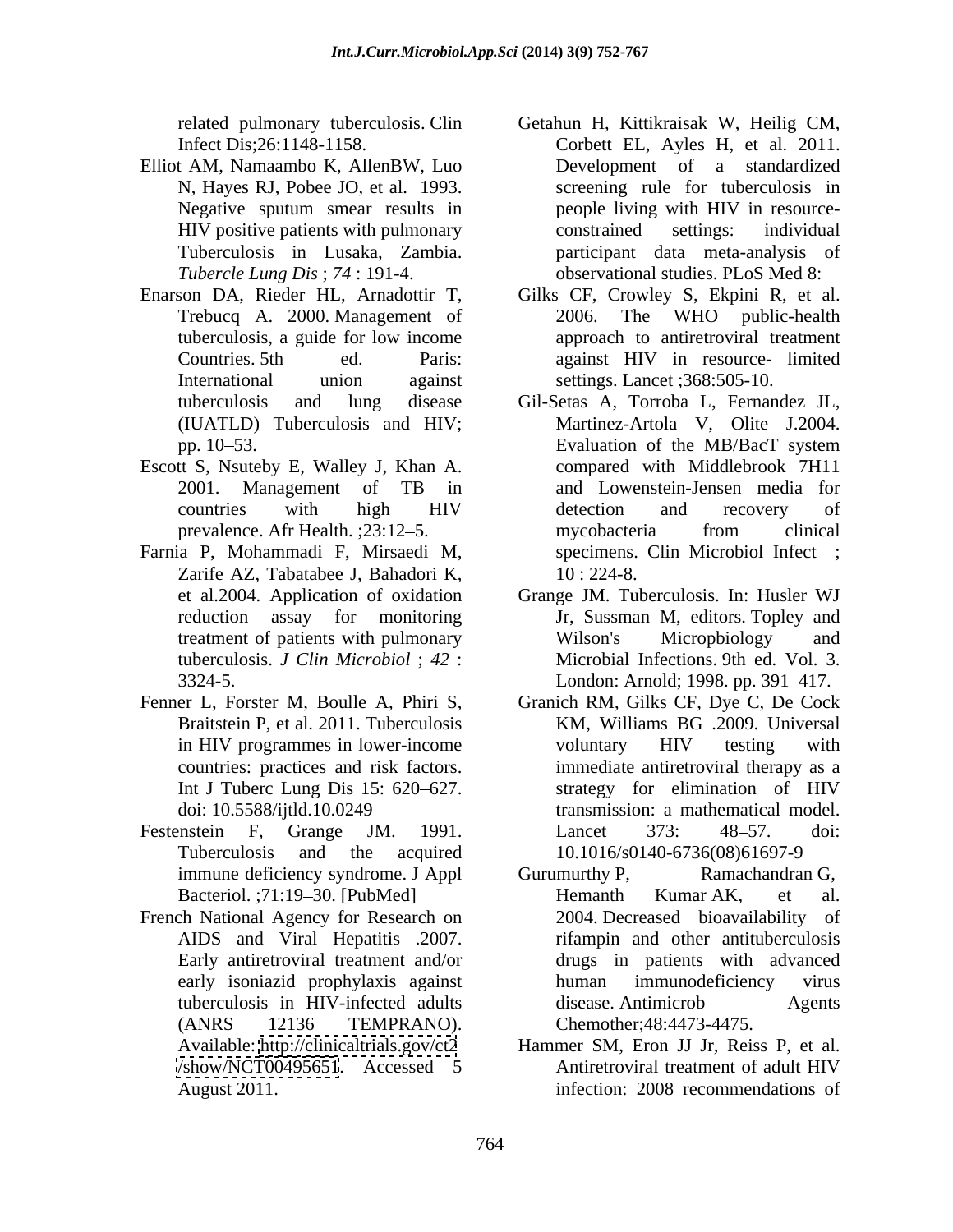the International AIDS Society-USA panel. JAMA 2008;300:555-70.  $\qquad \qquad$  in a South African cohort.

- Havlir DV, Kendall MA, Ive P, Timing of antiretroviral therapy for
- Hopewell P, Pai M, Maher D, Uplekar M,
- Jain SK, Aggarwal JK, Rajpal S, Baveja
- Jindani A, Nunn AJ, Enarson DA. 2004. Li J, Munsiff SS. Driver CR. diagnosed pulmonary tuberculo sis:
- Kitahata MM, Gange SJ, Abraham AG,
- Koneman EW, Allen SD, Janda WM, Lippincott, Philadelphia, New York
- Kumarasamy N, Vallabhaneni S, Flanigan
- infected patients receiving HAART:

long term incidence and risk factors in a South African cohort. AIDS;19:2109-16.

- Kumwenda J, Swindells S, et al.2011. Lawn SD, Harries AD, Williams BG, HIV-1 infection and tuberculosis. N Antiretroviral therapy and the control Engl J Med 365: 1482–1491. doi: of HIV-associated tuberculosis. Will 10.1056/nejmoa1013607 ART do it? Int J Tuberc Lung Dis 15: Chaisson RE, Losina E, et al. 2011. Antiretroviral therapy and the control 571 581. doi: 10.5588/ijtld.10.0483
- Raviglione MC. 2006. International Lawn SD, Myer L, Edwards D, Bekker standards for tuberculosis care. LG, Wood R., 2009. Short-term and Lancet Infect Dis; 6:710-25. Iong-term Early vs. Standard U. 2000. Prevalence of HIV infection of tuberculosis associated with CD4 among tuberculosis patients in Delhi- cell recovery during antiretroviral A sentinel surveillance study. Indian therapy in South Africa. J Tuberc. ;47:21–6. AIDS;23:1717-25. LG, Wood R.. 2009. Short-term and long-term Early vs. Standard Antiretroviral Therapy in Haiti ; risk of tuberculosis associated with CD4 therapy in South Africa. AIDS;23:1717-25.
- Two 8-month regimens of Sackoff J.2005. Relapse and acquired chemotherapy for treatment of newly rifampicin resistance in HIV-infected international multicentre randomized rifampicin- or rifabutin-based trial. Lancet ;364:1244-1251. regimens in New York City, 1997 Li J, Munsiff SS, Driver CR, patients with tuberculosis treated with rifampicin- or rifabutin-based 2000. Clin Infect Dis ;41:83-91.
- Merriman B, Saag MS, et al. 2009. Menzies D, Benedetti A, Paydar A, et Effect of early versus deferred al.2009. Effect of duration and antiretroviral therapy for HIV on survival. N Engl J Med 360: 1815– tuberculosis treatment outcomes: a 1826. doi: 10.1056/nejmoa0807252 al.2009. Effect of duration and intermittency of rifampin on systematic review and meta analysis. PLoS Med ;6:e1000146.
- Schreckenberger PC, Winn WC Middelkoop K, Bekker LG, Myer L, Jr.1997. The role of Microbiology Johnson LF, Kloos M, et al. 2011. laboratory in the diagnosis of **Antitler Anticular** Anticular Anticonsis Anticonsistent and TB infectious disease: Guidelines to notification rates in a high HIV practice and management, Chapter **prevalence** South African 2.In: Color atlas and text book of community. J Acquir Immune Defic diagnostic microbiology, 5th edition. Syndr 56: 263–269. doi: Antiretroviral therapy and TB prevalence South African Syndr 56: 263–269. doi: 10.1097/qai.0b013e31820413b3
- (Pubs.) 1997:69. NACO: 2010. Guidelines for prevention TP, Mayer KH, Solomon S.2005. infections/malignancies among HIV-Clinical profile of HIV in India. and management of opportunistic infected adults and adolescents.
- Indian J Med Res ;121:377-94. Nahid P, Gonzalez LC, Rudoy I, et al.<br>Lawn SD, Badri M, Wood R. 2007. Treatment outcomes of patients 2005.Tuberculosis among HIV-Nahid P, Gonzalez LC, Rudoy I, et al. 2007. Treatment outcomes of patients with HIV and tuberculosis. Am J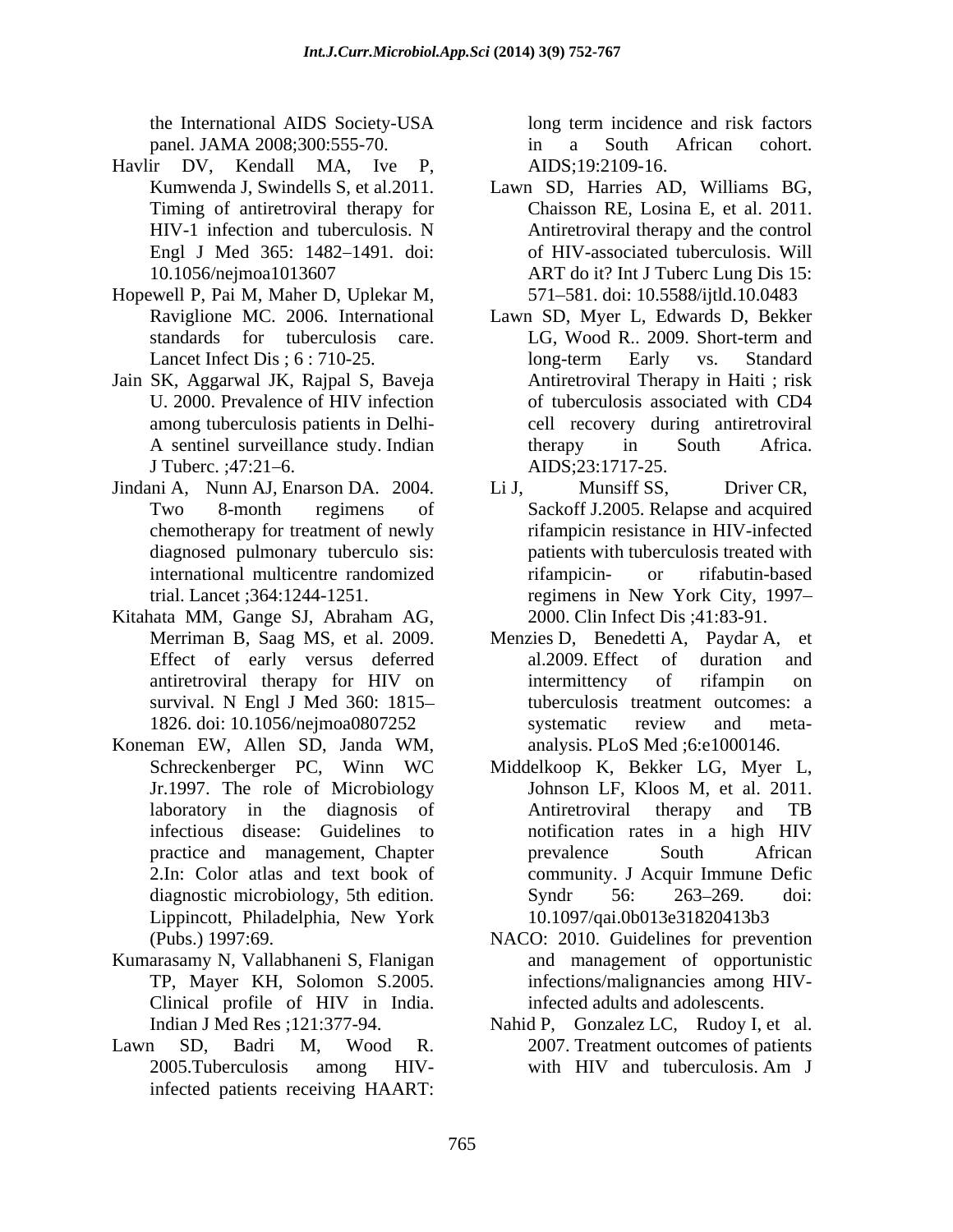- Nunn P, Reid A, De Cock KM. 2007.
- O'Donnel MM, Carvalho SS, Gadelha
- Perlman DC, Segal Y, Rosenkranz S, et al. 2005. The clinical pharmaco-
- Podlekareva D, Mocroft A, Dragsted UB, Swaminathan S, Narendran G, Venkatesan Ledergerber B, Beniowski M, et al.2006. Factors associated with the EuroSIDA study. J Infect Dis 194: Med :181:743-751.
- Rajeev Shah, HP Pandya & Parul
- 
- Severe Patrice, Marc Antoine Jean Juste,  $\qquad \qquad$  Chennai. 2001. Low rate of Alex Ambroise, et al 2010. Early Therapy for HIV-Infected Adults in Haiti. N Engl J Med ;363:257-65.
- D, editors. Textbook of AIDS Bull. :39:11-8. Williams and Wilkins (Publisher); 1994. pp. 259–82.
- Respir Crit Care Med ;175:1199- Steingart KR, Henry M, Ng V, Hopewell 1206. PC, Ramsay A, Cunningham J, et al. Tuberculosis and HIV infection: the conventional sputum smear global setting. J Infect Dis ;196:Suppl 1:S5-S14. systematic review. Lancet Infect Dis ; PC, Ramsay A, Cunningham J, et al. 2006. Fluorescence versus conventional sputum smear microscopy for Tuberculosis: a *6* : 570-81.
- AJ, et al. 2002. Poor response to Stylblo K. 1990. The global aspects of tuberculosis treatment with regimens tuberculosis and HIV infection. Bull without rifampicin in Int Union Tuberc Lung Dis. ;65:28– immunosuppressed AIDS tuberculosis and HIV infection. Bull 32. [PubMed]
- patients.Braz J Infect Dis ; 6:272-275. Swaminathan S, Ramachandran R, kinetics of rifampin and ethambutol **Prabhakar R** and Datta M. 2000. in HIV-infected persons with Risk of development of tuberculosis tuberculosis. Clin Infect Dis;41:1638- in HIV infected patients; Int. J. 1647. Tuberc. Lung Dis. 4 839–844 Swaminathan S, Ramachandran R, Baskaran G, Paramasivan C N,Ramanathan U, Venkatesan P, Prabhakar R and Datta M. 2000.
- development of opportunistic regimen in HIV-infected patients infections in HIV-1-infected adults with tuberculosis: a randomized with high CD4+ cell counts: a clinical trial. Am J Respir Crit Care P, et al. 2010. Efficacy of 6-month versus 9-month intermittent treatment Med ;181:743-751.
- 633 641. doi: 10.1086/5063 Tanser F, Bärnighausen T, Grapsa E, Chaturvedi.2014. Spectrum of various fungal & bacterial infections in a hyper-endemic, rural opportunistic infections among HIV- population: South Africa [abstract patients of Gujarat,India, 3(7): 64-72. 136LB. 19th Conference on Scaling up antiretroviral therapy in Retroviruses and Opportunistic resource-limited settings .(2004). Infections; 5–8 March 2012; Seattle, Geneva: World Health Washington, United States. Newell M-L. 2012. Effect of ART coverage on rate of new HIV 136LB]. 19th Conference on Retroviruses and Opportunistic Washington, United States.
	- Organization. 2004. Tuberculosis Research Centre (ICMR), versus Standard Antiretroviral sputum positive patients treated with Chennai. 2001. Low rate of emergence of drug resistance in short course chemotherapy. Int J Tuberc Lung Dis 2001;5:40-45.
- Shafer RW. 1994. Tuberculosis. In: Vidyanathan PS, Singh S. 2003. TB-HIV Broder S, Merigan TC Jr, Bolognesi co-infection in India. NTI Bull.  $;39:11-8$ .
	- medicine. 2nd ed. Baltimore: Walensky RP, Wolf LL, Wood R, et al. 2009.When to start antiretroviral